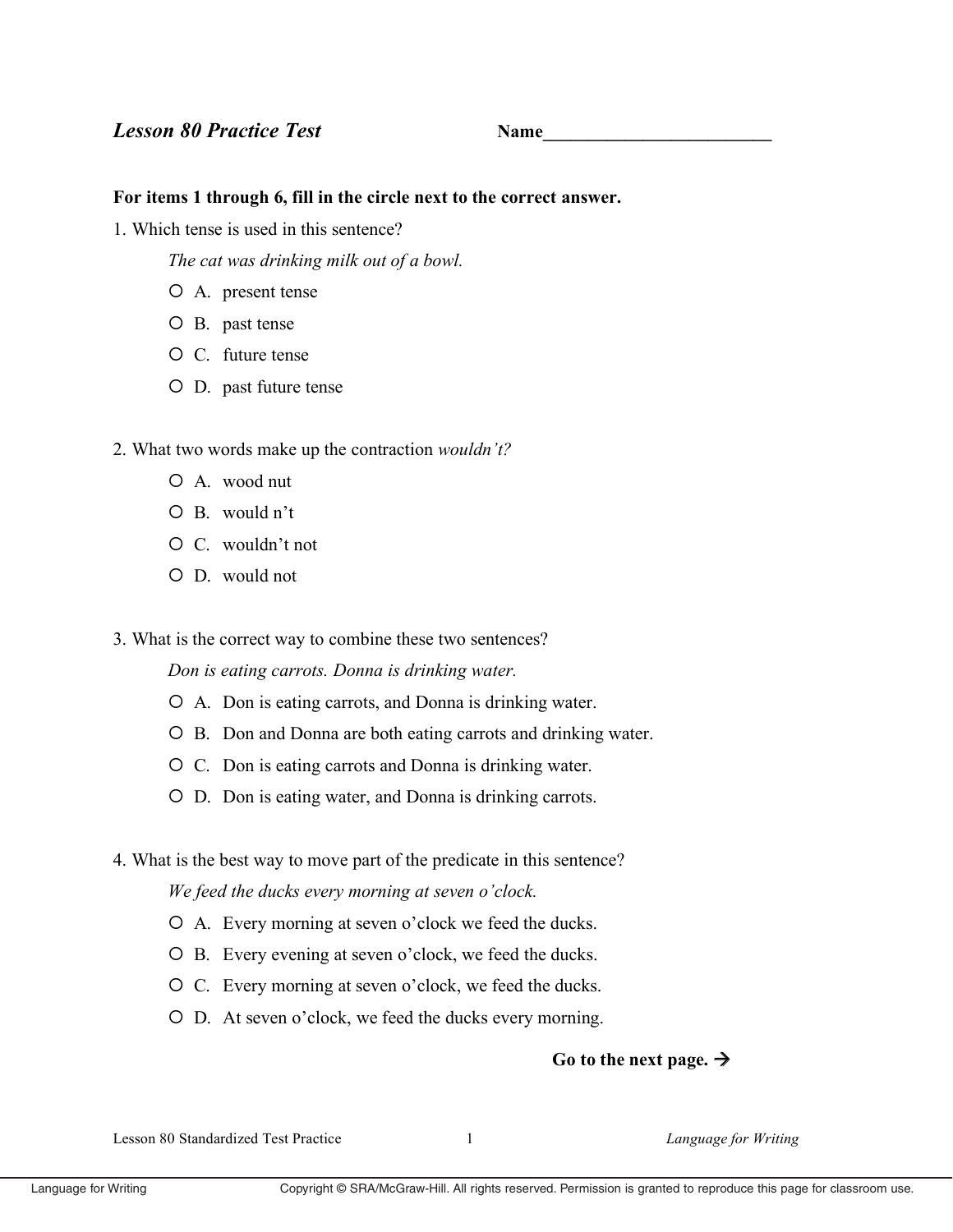5. What two short sentences make up this long sentence?

Mike loved to play the guitar, and he liked to sing.

- O A. Mike liked to play the guitar. He loved to sing.
- O B. Mike loved to play the guitar. He liked to sing.
- O C. Mike loved to play the guitar. His sister liked to sing.
- O D. Mike loved to sing. He liked to play the guitar.

6. What is the contraction for will not?

- $O$  A. willn't
- $O$  B. willnot
- O C. wont
- $O$  D. won't

## For items 7 and 8, write your answers on the lines.

7. Write a general statement that summarizes what Monica did.

Monica put her suitcase on the bed. She opened the suitcase and made sure it was empty. Then she took clothes from her closet and put them in the suitcase. When the suitcase was filled with clothes, Monica closed it.

Go to the next page.  $\rightarrow$ 

Language for Writing